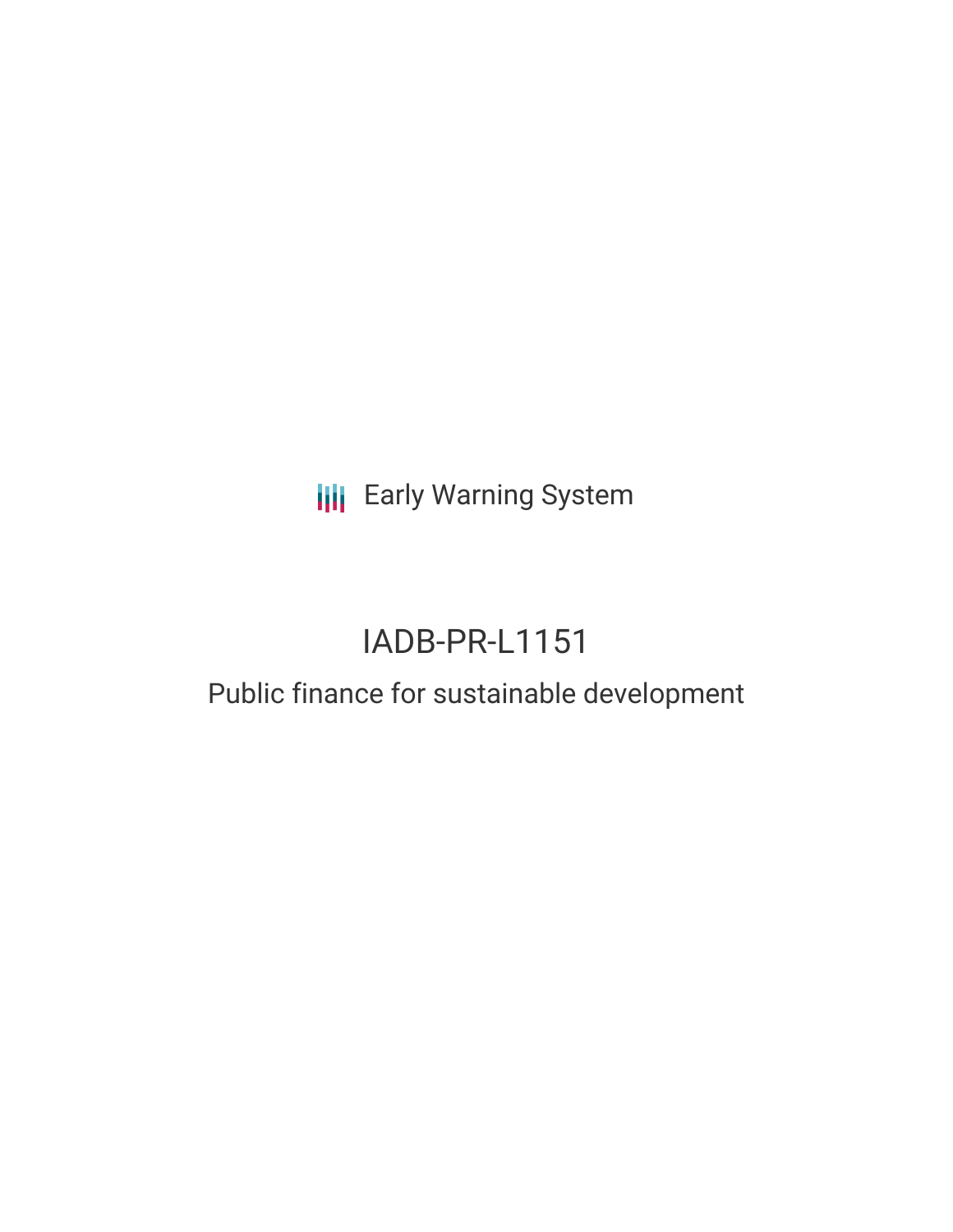

#### **Quick Facts**

| <b>Countries</b>               | Paraguay                               |
|--------------------------------|----------------------------------------|
| <b>Financial Institutions</b>  | Inter-American Development Bank (IADB) |
| <b>Status</b>                  | Approved                               |
| <b>Bank Risk Rating</b>        | B                                      |
| <b>Voting Date</b>             | 2018-11-14                             |
| <b>Borrower</b>                | Government of Paraguay                 |
| <b>Sectors</b>                 | Finance, Law and Government            |
| <b>Investment Type(s)</b>      | Loan                                   |
| <b>Investment Amount (USD)</b> | \$300.00 million                       |
| <b>Project Cost (USD)</b>      | \$300.00 million                       |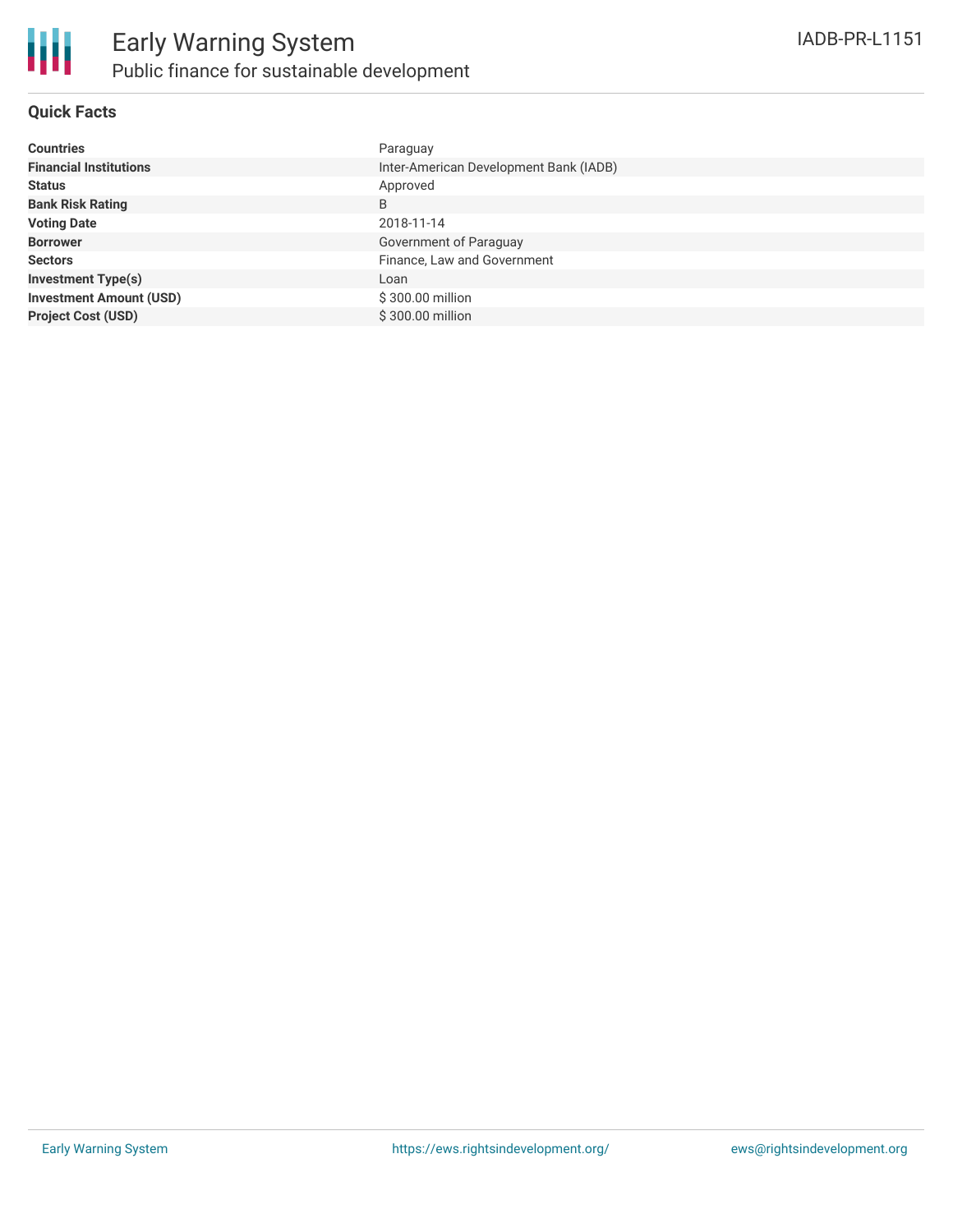



#### **Project Description**

According to the bank, the goal is to contribute to sustainable growth through the creation of fiscal space for better public expenditure. The specific objectives are to improve sustainability and stability of public finances through an improvement in fiscal rules; create fiscal space through enhancements in tax policy and administration; and improve the efficacy and efficiency of current and capital expenditures.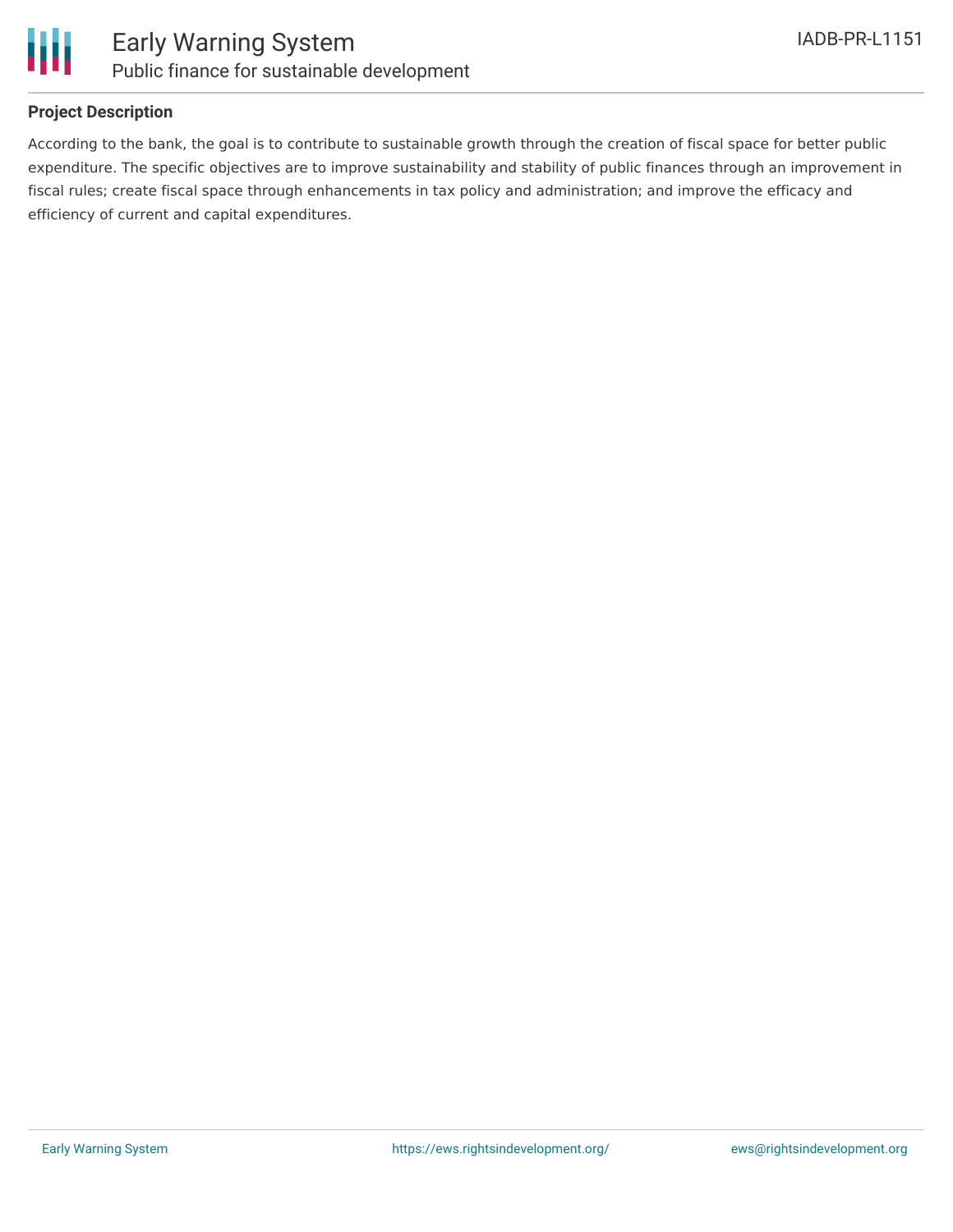

### Early Warning System Public finance for sustainable development

#### **Investment Description**

• Inter-American Development Bank (IADB)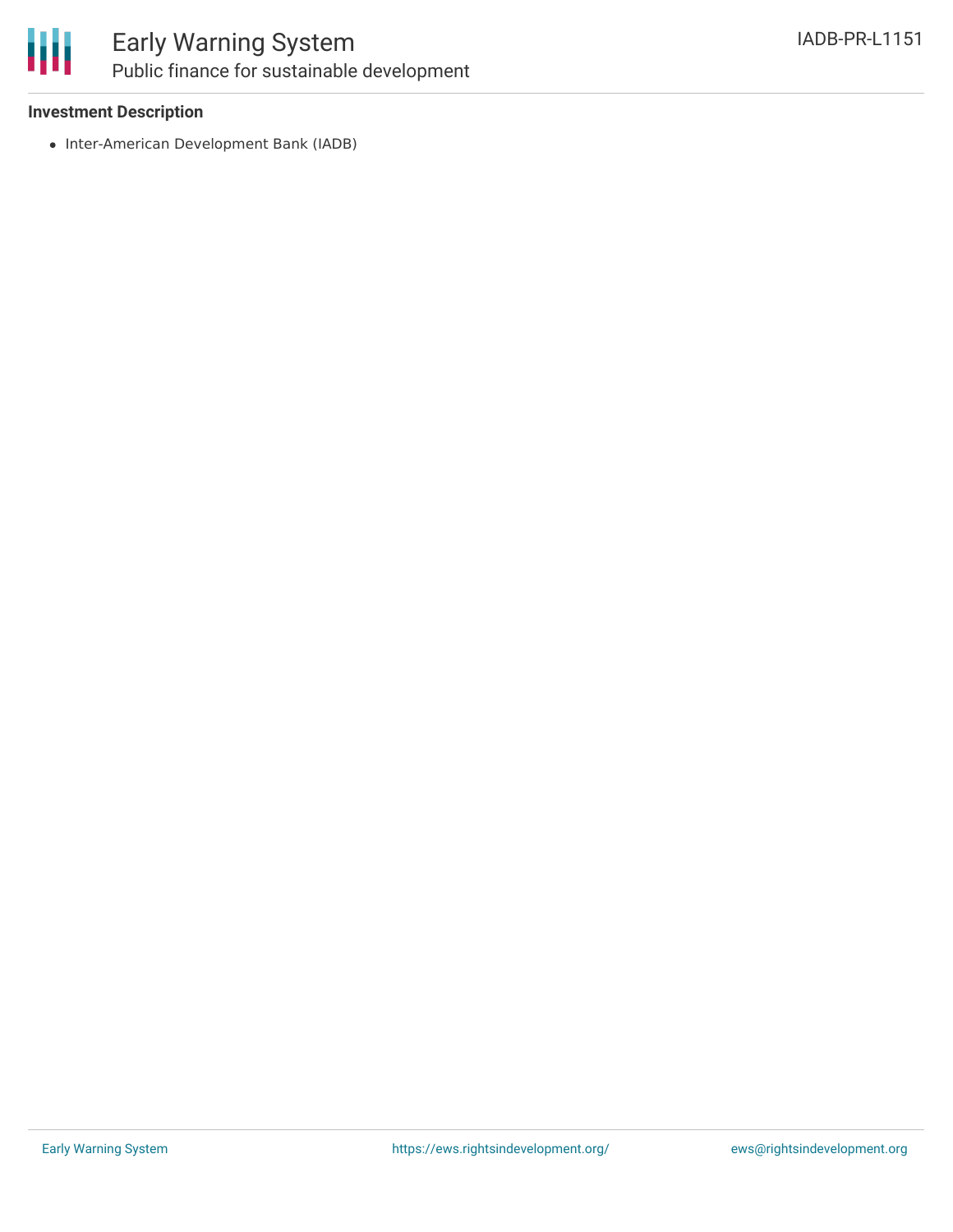

#### **Contact Information**

#### ACCOUNTABILITY MECHANISM OF IADB

The Independent Consultation and Investigation Mechanism (MICI) is the independent complaint mechanism and fact-finding body for people who have been or are likely to be adversely affected by an Inter-American Development Bank (IDB) or Inter-American Investment Corporation (IIC)-funded project. If you submit a complaint to MICI, they may assist you in addressing the problems you raised through a dispute-resolution process with those implementing the project and/or through an investigation to assess whether the IDB or IIC is following its own policies for preventing or mitigating harm to people or the environment. You can submit a complaint by sending an email to MICI@iadb.org. You can learn more about the MICI and how to file a complaint at http://www.iadb.org/en/mici/mici,1752.html (in English) or http://www.iadb.org/es/mici/mici,1752.html (Spanish).